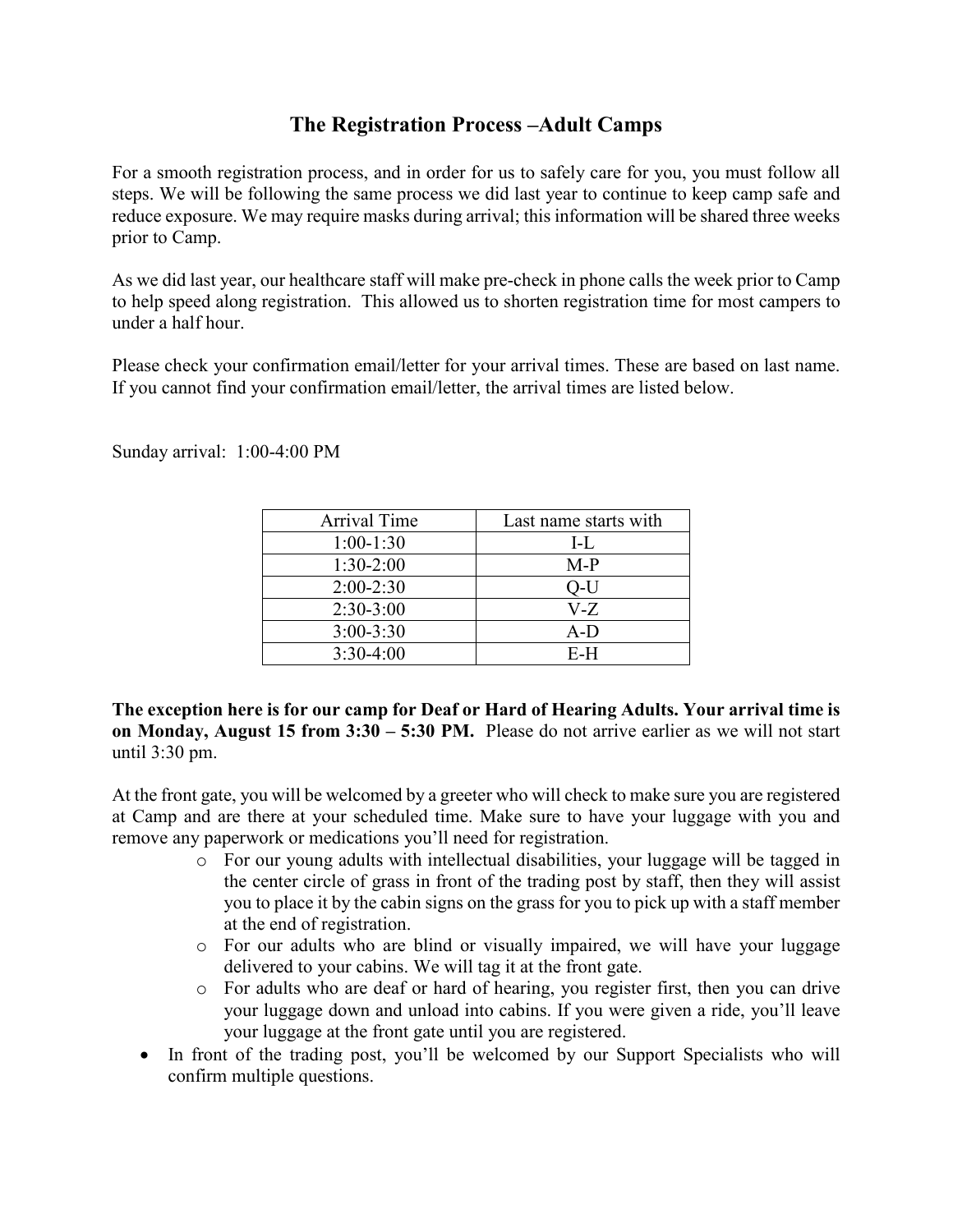- o For all, how you'll be getting home. You'll also have your wristband given to you to wear for the week, as well as given your health file to take with you to the health lodge.
- o For our young adults with intellectual disabilities your deposit is transferred to your trading post account. You'll be asked to donate or get refunded the balance at the end of the week.
- o For our other adult campers, you'll get your deposit refunded immediately unless you choose to donate that deposit to Camp.
- o All will be given their health file except our adults who are Deaf or Hard of Hearing. We do not provide healthcare for the week, so you will not have a healthcare check in.
- Under the maple tree by the ramp of the Dining Hall you'll discuss any special diet needs with the kitchen staff.
- At the picnic table in front of the crafts building we will take a photo of each camper for risk management purposes. We will also ask if you would be willing to be interviewed during the week to help us tell the Camp story for fundraising.
- At the Health Lodge you will hand your file to our Camp Director Andrea, except for our adults who are Deaf or Hard of Hearing. You can go down to the cabin and unload.
	- o If you have no medications, she will ask a few questions quickly.
	- o If you have medication she will send you in to drop those off with a licensed healthcare professional.
- Once done, adults who are blind or visually impaired can head down to their cabins while our young adults with intellectual disabilities or autism can go pick up their luggage and bring it down to the cabin with a staff member.

Please know that we will not allow camper families to walk down to their camper's cabins or see the space. It allows for campers and staff to begin getting to know each other and for the campers to take on the responsibility of unpacking and getting settled. Our staff will assist campers and get them orientated and settled into cabins.

### **Departure:**

Departure is a general time frame from 9:00 – 11:00. Campers will be eating breakfast from 8-9 AM, and then will move their luggage outside of the cabins in preparation for departure. Once that is done, we will have the departure process begin.

#### **For our adults who have intellectual disabilities or autism, you will follow our youth camp check out as listed below.**

• At the front gate, you will be welcomed by our Support Specialists and must give them the carbon copy of the departure slip. If you do not have it, you will be asked to show ID. If you cannot do that, or the name does not match, our Camp Director, Andrea will be called to come verify that you are the correct pick up person. The Support Specialist will radio your camper's staff person for them to bring your camper to the rec shelter with their luggage while you check out with the health lodge.